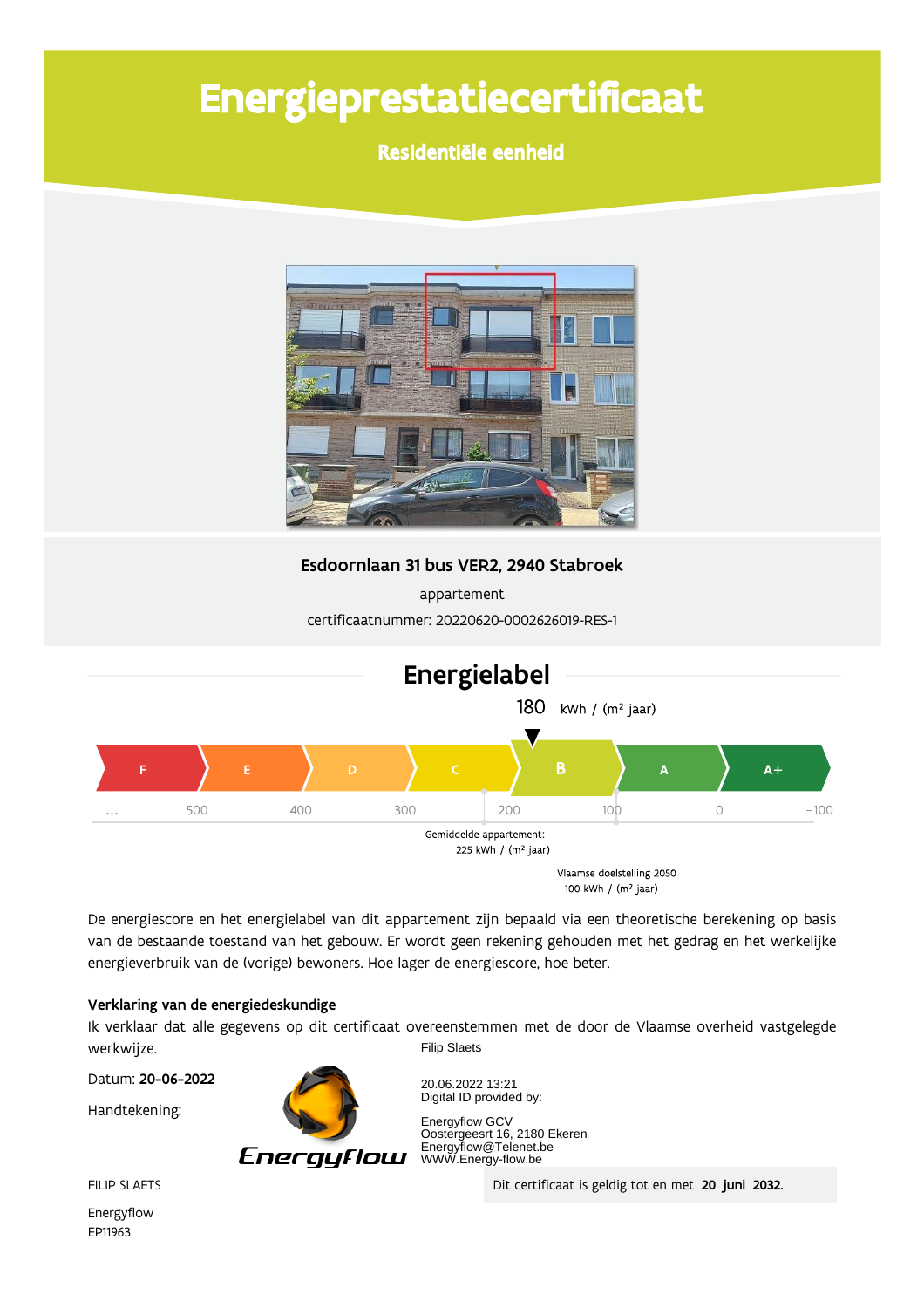Om met uw appartement te voldoen aan de energiedoelstelling, zijn er twee mogelijke pistes:



De U-waarde beschrijft de isolatiewaarde van daken, muren, vloeren, vensters ... Hoe lager de U-waarde, hoe beter het constructiedeel isoleert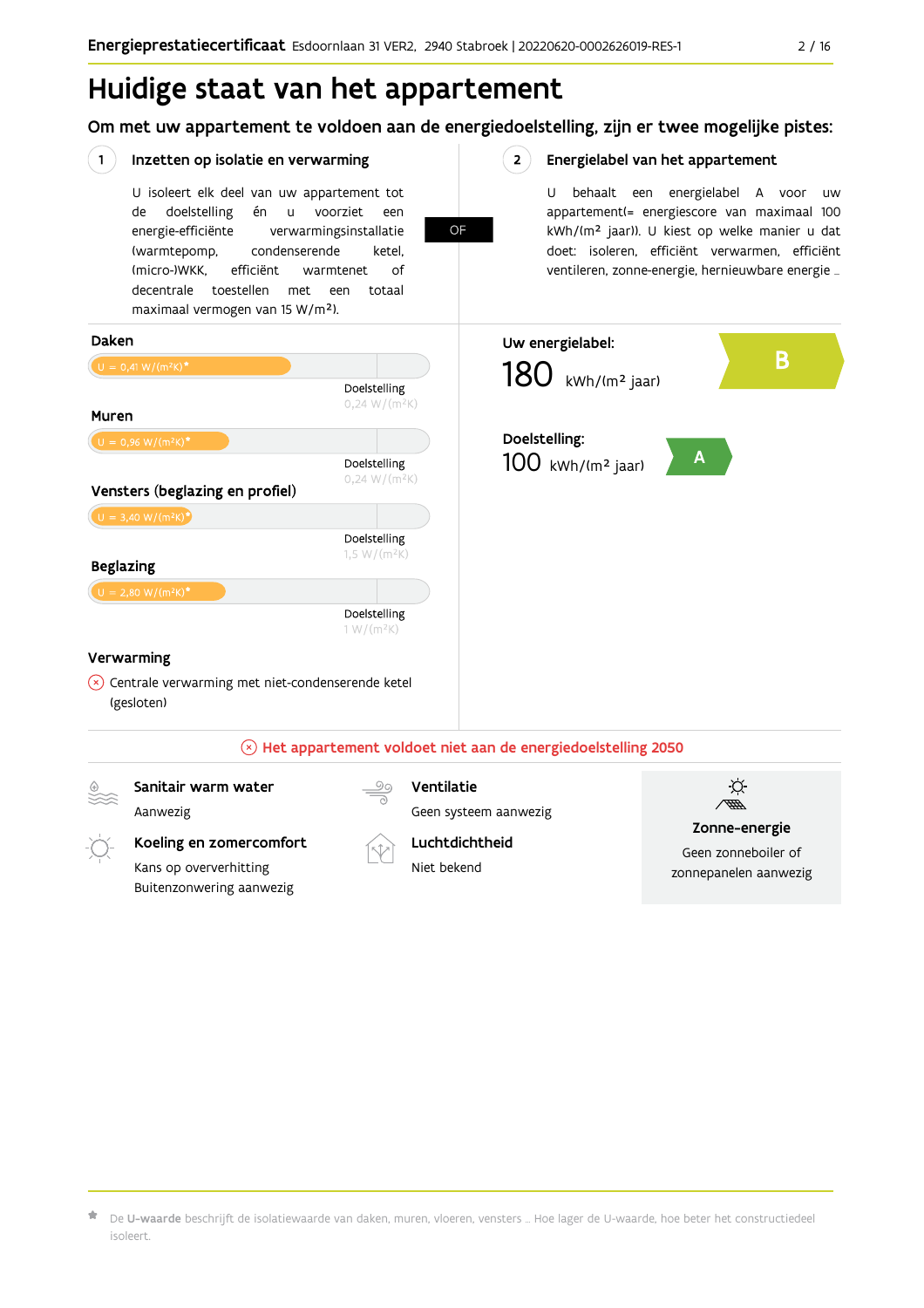# Overzicht aanbevelingen

In deze tabel vindt u aanbevelingen om uw appartement energiezuiniger te maken. De aanbevelingen zijn gebaseerd op piste 1. Kunt u ze niet allemaal uitvoeren, dan helpen ze u ook om via piste 2 de doelstelling te halen. Vraag advies aan een specialist voordat u met de renovatiewerken start.

De volgorde in deze tabel is automatisch bepaald en is niet noodzakelijk de juiste volgorde om aan de slag te gaan. Het is louter een eerste indicatie op basis van de energieprestatie.

| <b>HUIDIGE SITUATIE</b>                                                                                                                                                      | <b>AANBEVELING</b>                                                                                                             |
|------------------------------------------------------------------------------------------------------------------------------------------------------------------------------|--------------------------------------------------------------------------------------------------------------------------------|
| Plat dak<br>90 m <sup>2</sup> van het platte dak is vermoedelijk te<br>weinig geïsoleerd.                                                                                    | Isoleer het platte dak bijkomend.                                                                                              |
| <b>Vensters</b><br>12,8 m <sup>2</sup> van de vensters heeft dubbele<br>beglazing. Dat is weinig energiezuinig. Ook<br>de raamprofielen zijn thermisch weinig<br>performant. | Vervang de vensters door nieuwe vensters met<br>hoogrendementsbeglazing en energieperformante<br>raamprofielen.                |
| Muur (spouw)<br>26 m <sup>2</sup> van de spouwmuren is vermoedelijk te Isoleer de spouwmuren.<br>weinig geïsoleerd.                                                          |                                                                                                                                |
| Verwarming<br>100% van het appartement wordt verwarmd Vervang de inefficiënte opwekker(s).<br>met een niet-condenserende ketel.                                              |                                                                                                                                |
| Zonneboiler<br>Er is geen zonneboiler aanwezig.                                                                                                                              | Onderzoek de mogelijkheid om een zonneboiler te plaatsen.<br>Raadpleeg hiervoor de zonnekaart of vraag raad aan een<br>vakman. |
| Zonnepanelen<br>Er zijn geen zonnepanelen aanwezig.                                                                                                                          | Onderzoek de mogelijkheid om zonnepanelen te plaatsen.<br>Raadpleeg hiervoor de zonnekaart of vraag raad aan een<br>vakman.    |
| Energetisch niet in orde<br>• Zonne-energie                                                                                                                                  |                                                                                                                                |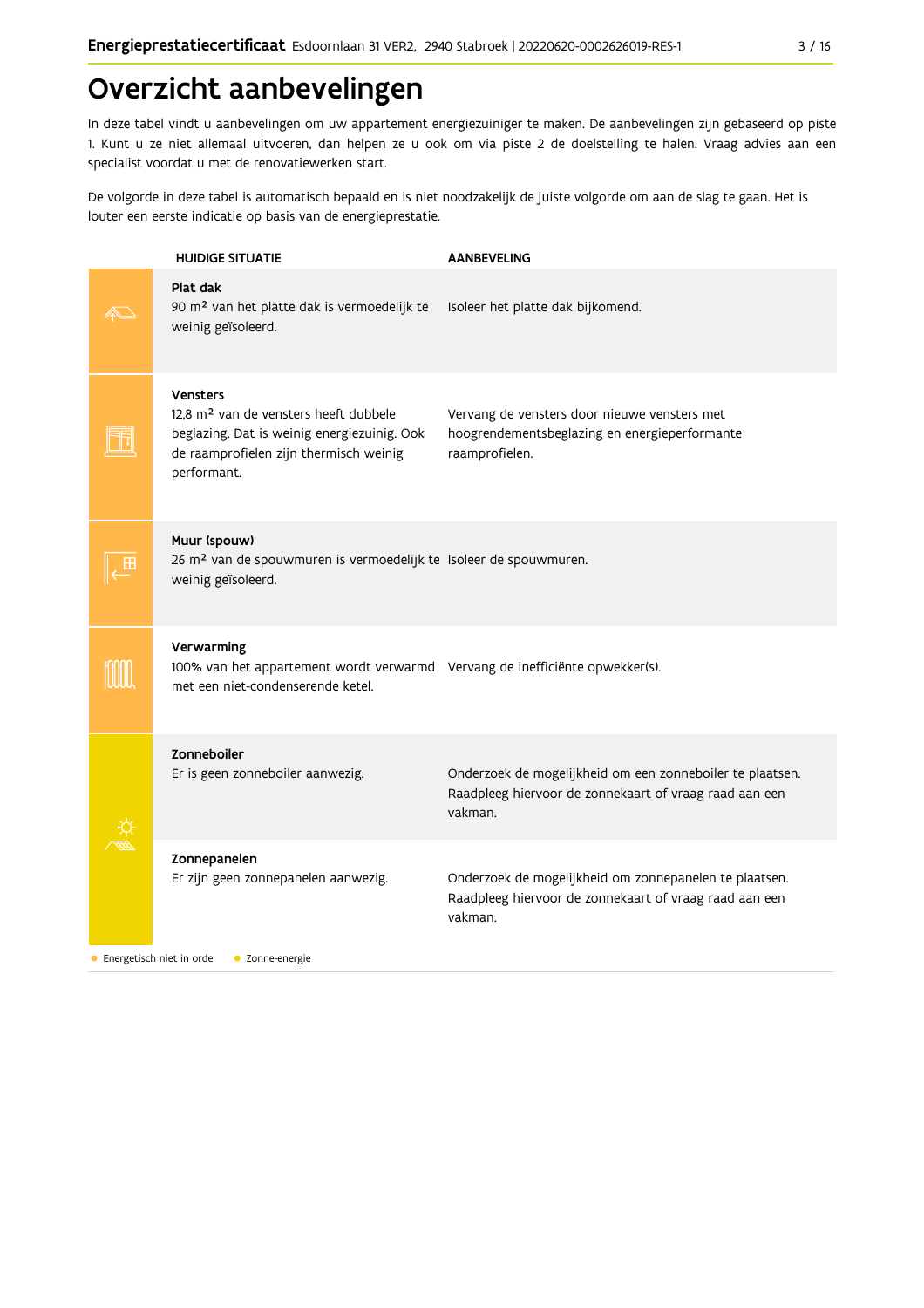### Energielabel na uitvoering van de aanbevelingen

Als u beslist om uw appartement stapsgewijs te renoveren in de hierboven gesuggereerde volgorde, geeft de onderstaande energieschaal een overzicht van waar uw appartement zich na elke stap zal bevinden op de energieschaal. Verandert u de volgorde, dan verandert ook de impact van elke maatregel. Dat kan hier niet weergegeven worden.

Bij de plaatsing van een installatie op zonne-energie zal het energielabel nog verder verbeteren.



# Aandachtspunten

 $\left( \cdot \right)$ 

Hou rekening met de volgende aspecten als u uw appartement energiezuinig en comfortabeler wilt maken.

Luchtdichtheid: De luchtdichtheid van uw appartement is niet gemeten. Een goede luchtdichtheid is nodig om de warmte niet via spleten en kieren te laten ontsnappen. Let er bij de renovatie op dat de werken luchtdicht uitgevoerd worden. U kunt nadien de luchtdichtheid laten meten om eventueel overblijvende lekken op te sporen en uw energielabel mogelijk nog te verbeteren.

 $\overset{\circ}{=}$ Ventilatie: Uw appartement beschikt mogelijk niet over voldoende ventilatievoorzieningen. Een goede ventilatie is echter noodzakelijk om een gezond binnenklimaat te garanderen. Voorzie bij uw renovatie daarom in een ventilatiesysteem. Om energie te besparen, kunt u het best kiezen voor een systeem met vraagsturing of warmteterugwinning.

Koeling en zomercomfort: Uw appartement heeft kans op oververhitting, ondanks de aanwezige zonwering. Vermijd de plaatsing van een koelinstallatie, want die verbruikt veel energie. Bekijk of andere maatregelen mogelijk zijn om oververhitting tegen te gaan: 's nachts intensief ventileren, bijkomende zonwering ...



Sanitair warm water: Uw appartement beschikt niet over een zonneboiler. Overweeg de plaatsing van een zonneboiler of warmtepompboiler. Daarmee kunt u energie besparen.

# Renovatie gebouw

Bij een gebouw met meerdere (woon)eenheden zal de energetische renovatie vooral betrekking hebben op de gemeenschappelijke delen, zoals de daken, vloeren, buitenmuren en de collectieve installaties. U moet mogelijks samen met de mede-eigenaars beslissen over de renovatie van de gemeenschappelijke delen. Dergelijke renovatie kadert best in een totaalaanpak.

#### Let op!

**Property** 

De aanbevelingen, aandachtspunten en eventuele prijsindicaties op het energieprestatiecertificaat worden standaard gegenereerd op de wijze die de Vlaamse overheid heeft vastgelegd. Laat u bijstaan door een specialist om op basis van de aanbevelingen en aandachtspunten een concreet renovatieplan op te stellen. De energiedeskundige is niet aansprakelijk voor de eventuele schade die ontstaat bij het uitvoeren van de standaard gegenereerde aanbevelingen of aandachtspunten.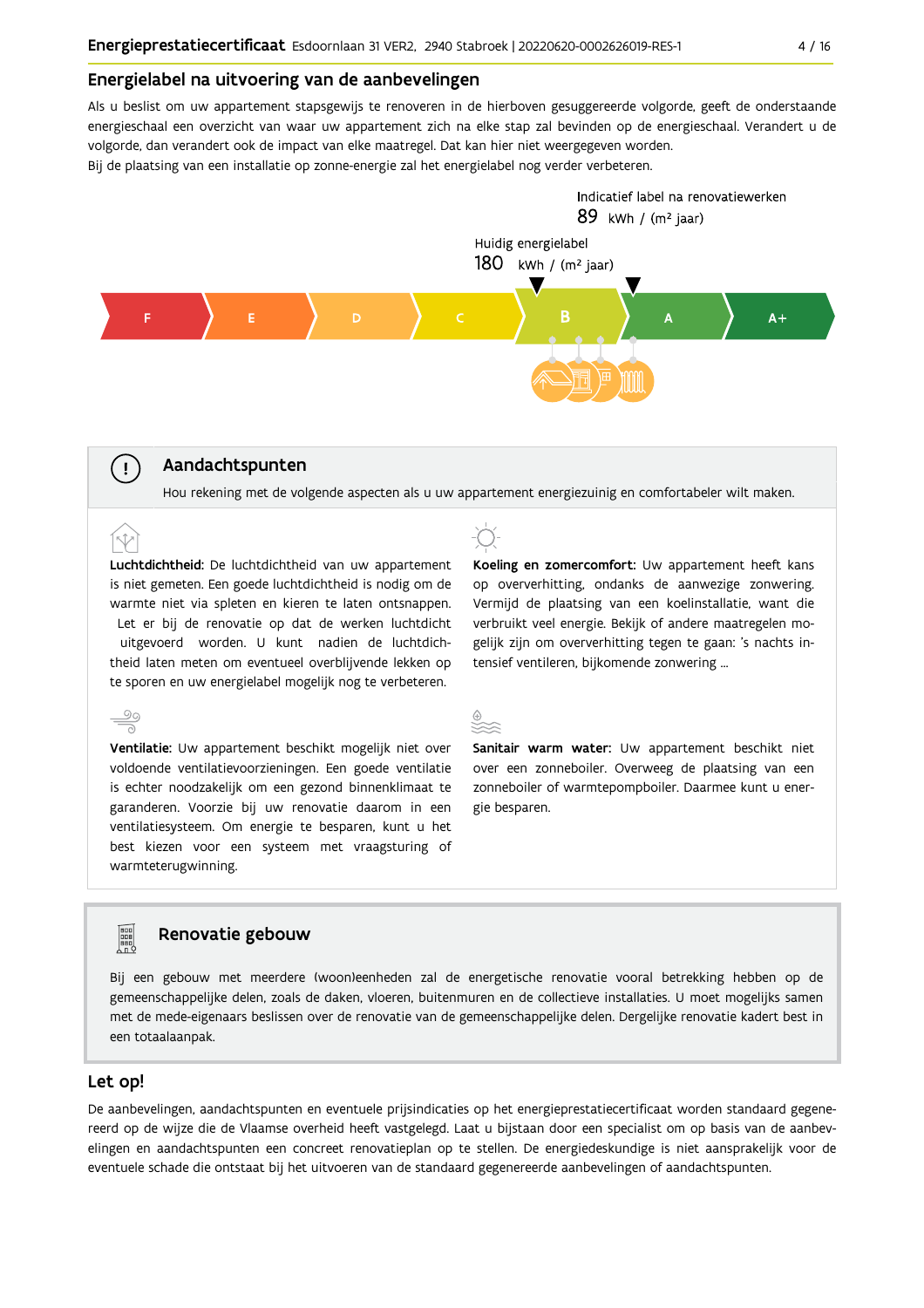#### Meer informatie?

- Voor meer informatie over het energieprestatiecertificaat, gebruiksgedrag, woningkwaliteit ... kunt u terecht op www.energiesparen.be.
- Meer informatie over uw appartement vindt u op uw persoonlijke woningpas. Surf naar woningpas.vlaanderen.be om uw woningpas te bekijken.
- Meer informatie over beter renoveren vindt u op www.energiesparen.be/ikbenoveer.

#### Gegevens energiedeskundige:

FILIP SLAETS Energyflow 2180 Ekeren EP11963

# Premies

Informatie over energiewinsten, subsidies of andere financiële voordelen vindt u op www.energiesparen.be.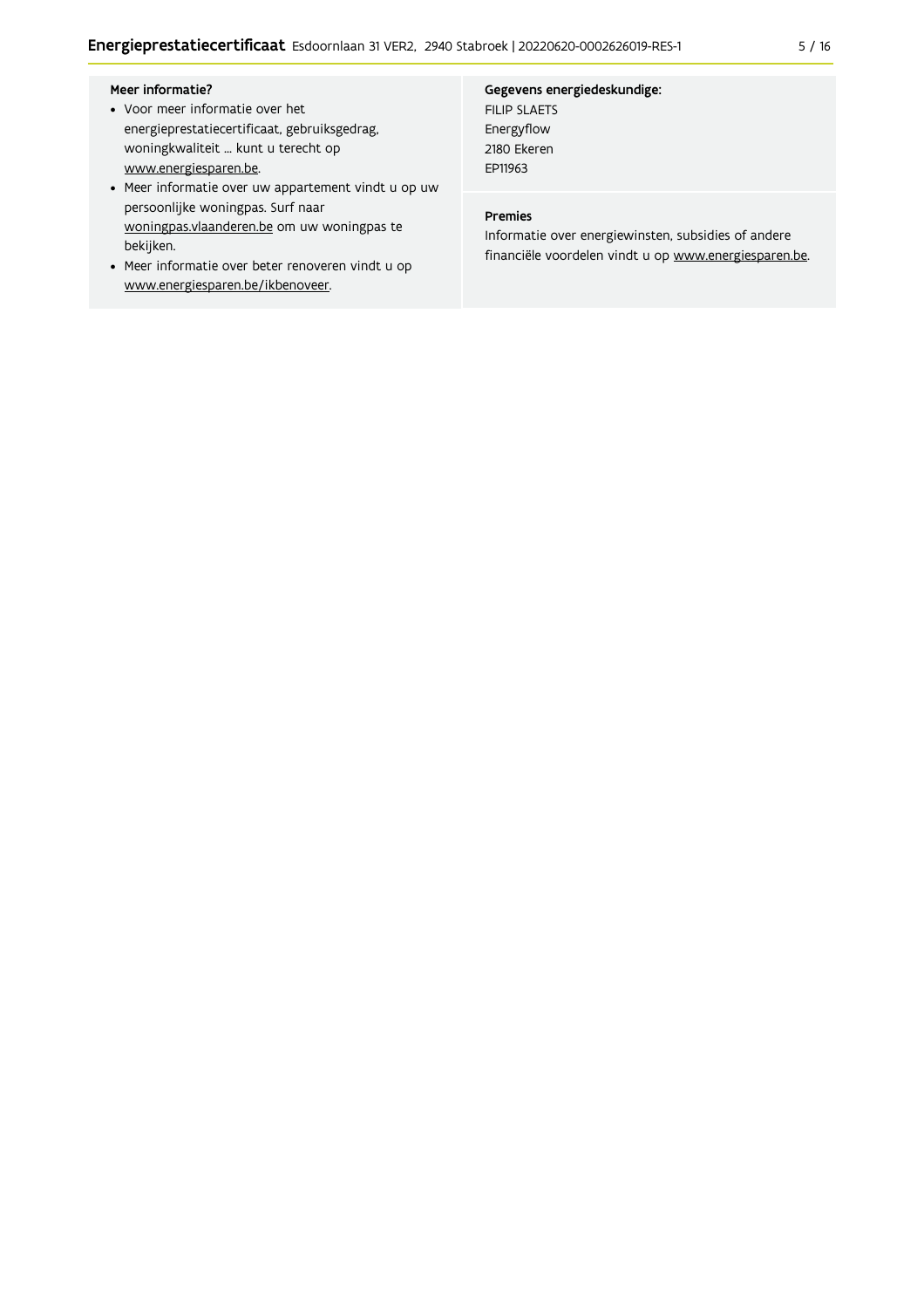# Energieprestatiecertificaat (EPC) in detail

Elk gebouw bestaat uit verschillende onderdelen die met elkaar verbonden zijn. Als u renoveert, kunt u het best al rekening houden met de werken die u later nog gaat uitvoeren.

Dit deel van het energieprestatiecertificaat gaat dieper in op de aanbevelingen van uw appartement. Samen met uw architect of andere vakman kunt u op basis hiervan een renovatieplan opstellen.

# Inhoudstafel

| Daken.                             | 8  |
|------------------------------------|----|
| Vensters en deuren.                | 9  |
| Muren.                             | 11 |
| Vloeren                            | 12 |
| Ruimteverwarming                   | 13 |
| Installaties voor zonne-energie.   | 14 |
| Overige installaties               | 15 |
| Bewijsstukken gebruikt in dit EPC. | 16 |
|                                    |    |

### 10 goede redenen om nu al te BENOveren

BENOveren is BEter reNOveren dan gebruikelijk is, met hogere ambities op het vlak van energieprestaties, goed gepland en met deskundig advies, zodat ook latere renovatiestappen haalbaar blijven (zie ook www.energiesparen.be/ikbenoveer). Een geBENOveerd appartement biedt veel voordelen:

- 1. Een lagere energiefactuur 2. Meer comfort 3. Een gezonder binnenklimaat 4. Esthetische meerwaarde 5. Financiële meerwaarde  $\frac{1}{2}$ 6. Nodig voor ons klimaat 7. Uw appartement is klaar voor uw oude dag 8. Minder onderhoud 9. Vandaag al haalbaar
	- 10. De overheid betaalt mee

### Renoveren of slopen: let op voor asbest!

Asbest is een schadelijke stof die nog regelmatig aanwezig is in gebouwen. In veel gevallen kunnen asbesttoepassingen op een eenvoudige en vooral veilige manier verwijderd worden. Deze werken en eventuele bijhorende kosten zijn niet inbegrepen in het EPC. Voor meer informatie over (het herkennen van) asbest en asbestverwijdering kunt u terecht op www.ovam.be.

# Hoe wordt het EPC opgemaakt?

De eigenschappen van uw appartement zijn door de energiedeskundige ingevoerd in software die door de Vlaamse overheid is opgelegd. De energiedeskundige mag zich alleen baseren op zijn vaststellingen tijdens het plaatsbezoek en op bewijsstukken die voldoen aan de voorwaarden die de Vlaamse overheid heeft opgelegd. Op basis van de invoergegevens berekent de software het energielabel en genereert automatisch aanbevelingen en eventueel ook prijsindicaties. Bij onbekende invoergegevens gaat de software uit van veronderstellingen, onder meer op basis van het (ver)bouw- of fabricagejaar. Om zeker te zijn van de werkelijke samenstelling van uw muur, dak of vloer kunt u ervoor kiezen om verder (destructief) onderzoek uit te voeren (losschroeven stopcontact, gaatje boren in een voeg, binnenafwerking tijdelijk verwijderen ...).

Voor meer informatie over de werkwijze, de bewijsstukken en de voorwaarden kunt u terecht op www.energiesparen.be.

De bewijsstukken die gebruikt zijn voor dit EPC, kan u terugvinden op pagina 16.

### **Energiedoelstelling 2050**

De energiedoelstelling van de Vlaamse Regering is om tegen 2050 alle woningen en appartementen in Vlaanderen minstens even energiezuinig te maken als een energetisch performante nieuwbouwwoning van 2017.

Ten tijde van de opmaak van dit EPC is het nog niet verplicht om aan die energiedoelstelling te voldoen. Denk echter vooruit! Hou nu al zo veel mogelijk rekening met die energiedoelstelling en streef zelfs naar beter.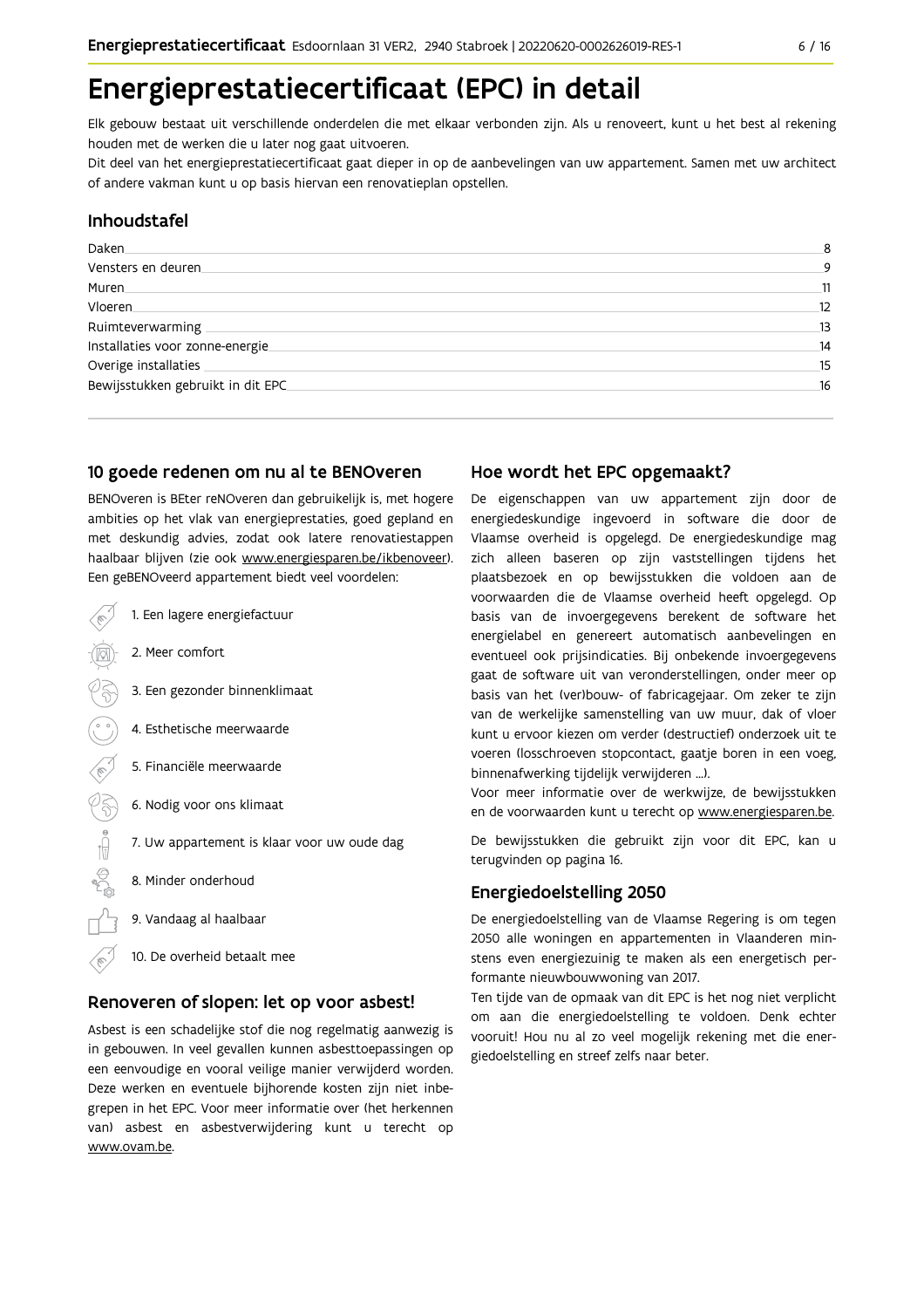# Algemene gegevens

| Gebouw id / Gebouweenheid id                                | 12799413 / 12800801      |
|-------------------------------------------------------------|--------------------------|
| Datum plaatsbezoek                                          | 17/06/2022               |
| Referentiejaar bouw                                         | 1990                     |
| Beschermd volume (m <sup>3</sup> )                          | 279                      |
| Ruimten niet opgenomen in het beschermd volume              | Geen                     |
| Bruikbare vloeroppervlakte (m <sup>2</sup> )                | 90                       |
| Verliesoppervlakte (m <sup>2</sup> )                        | 129                      |
| Infiltratiedebiet $(m^3/(m^2h))$                            | Onbekend                 |
| Thermische massa                                            | Half zwaar/matig zwaar   |
| Open haard(en) voor hout aanwezig                           | Neen                     |
| Niet-residentiële bestemming                                | Geen                     |
| Ligging van de eenheid in het gebouw                        | Tweede verdieping rechts |
| Berekende energiescore (kWh/(m <sup>2</sup> jaar))          | 180                      |
| Karakteristiek jaarlijks primair energieverbruik (kWh/jaar) | 16.293                   |
| CO <sub>2</sub> -emissie (kg/jaar)                          | 3.251                    |
| Indicatief S-peil                                           | 62                       |
| Gemiddelde U-waarde gebouwschil (W/(m <sup>2</sup> K))      | 0,82                     |
| Gemiddeld installatierendement verwarming (%)               | 68                       |

# Verklarende woordenlijst

| beschermd volume                                    | Het volume van alle ruimten die men wenst te beschermen tegen warmteverlies naar<br>buiten, de grond en aangrenzende onverwarmde ruimten.                                                                                                                                      |
|-----------------------------------------------------|--------------------------------------------------------------------------------------------------------------------------------------------------------------------------------------------------------------------------------------------------------------------------------|
| bruikbare vloeroppervlakte                          | De vloeroppervlakte binnen het beschermd volume die beloopbaar en toegankelijk is.                                                                                                                                                                                             |
| U-waarde                                            | De U-waarde beschrijft de isolatiewaarde van daken, muren, vensters  Hoe lager de<br>U-waarde, hoe beter de constructie isoleert.                                                                                                                                              |
| R-waarde                                            | De warmteweerstand van een materiaallaag. Hoe groter de R-waarde, hoe beter de<br>materiaallaag isoleert.                                                                                                                                                                      |
| lambdawaarde                                        | De warmtegeleidbaarheid van een materiaal. Hoe lager de lambdawaarde, hoe beter<br>het materiaal isoleert.                                                                                                                                                                     |
| karakteristiek jaarlijks primair<br>energieverbruik | De berekende hoeveelheid primaire energie die gedurende één jaar nodig is voor de<br>verwarming, de aanmaak van sanitair warm water, de ventilatie en de koeling van een<br>appartement. Eventuele bijdragen van zonneboilers en zonnepanelen worden in<br>mindering gebracht. |
| berekende energiescore                              | Een maat voor de totale energieprestatie van een appartement. De berekende<br>energiescore is gelijk aan het karakteristiek jaarlijks primair energieverbuik, gedeeld<br>door de bruikbare vloeroppervlakte.                                                                   |
| S-peil                                              | Een maat voor de energieprestatie van de gebouwschil van een appartement. Het<br>S-peil houdt rekening met de isolatie, de luchtdichtheid, de oriëntatie, de<br>zonnewinsten en de vormefficiëntie. Hoe lager het S-peil, hoe energie-efficiënter de<br>gebouwschil.           |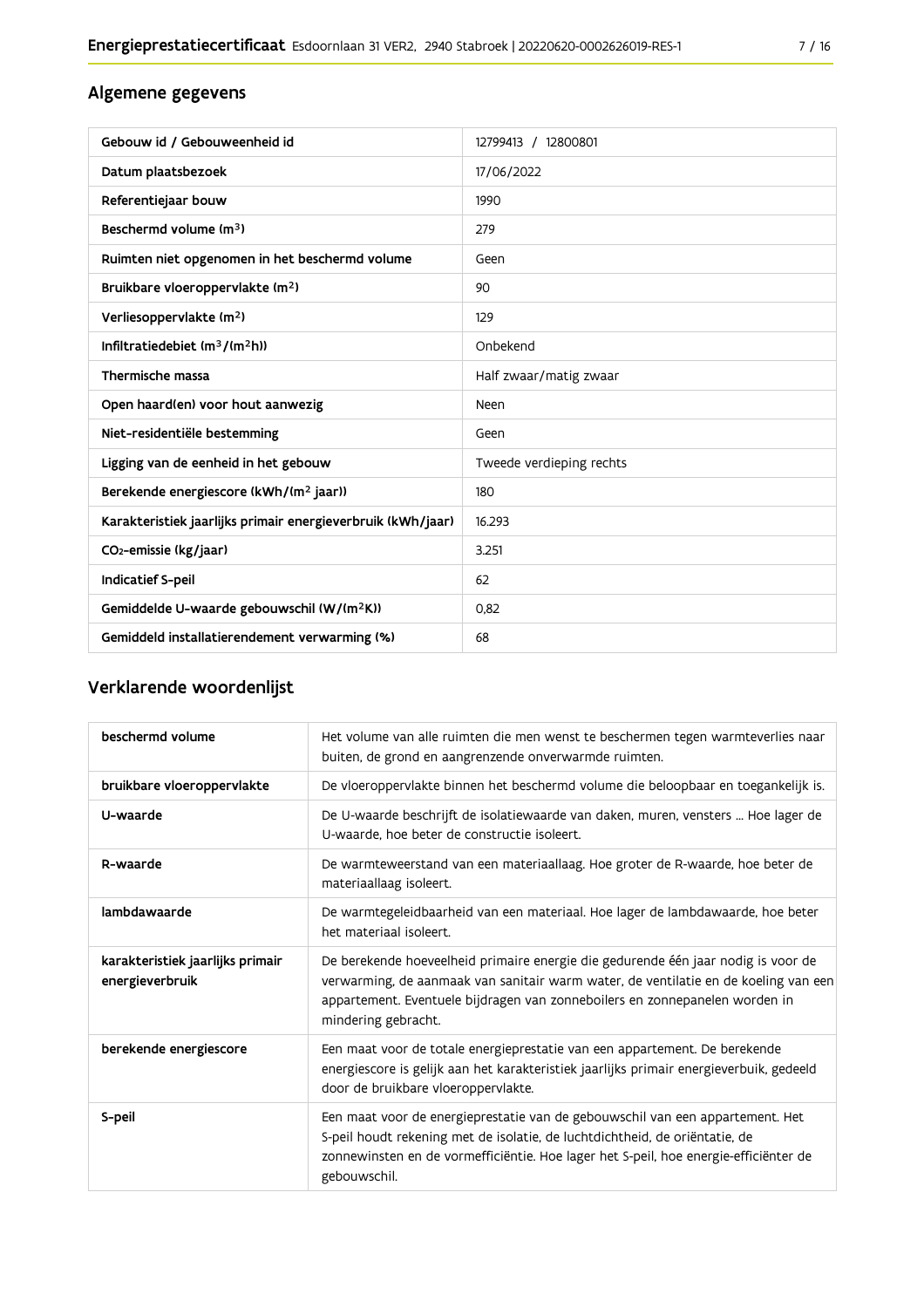# **Daken**



#### Plat dak

90 m<sup>2</sup> van het platte dak is vermoedelijk te Isoleer het platte dak bijkomend. weinig geïsoleerd.

Bij de renovatie van uw dak kunt u het best streven naar een U-waarde van maximaal 0,24 W/(m<sup>2</sup>K). Dat komt overeen met een isolatielaag van ongeveer 14 cm minerale wol of XPS ( $\lambda_d$  = 0,035 W/(m.K)) of 12 cm PUR ( $\lambda_d$  = 0,027 W/(m.K)). Als u de isolatie van uw platte of hellende dak tussen een houten dakstructuur plaatst, moet u de isolatiedikte verhogen tot minstens 22 cm minerale wol.

Hoogstwaarschijnlijk renoveert u uw dak(en) maar één keer grondig. Isoleer daarom meteen maximaal. De energiedoelstelling van 0,24 W/(m<sup>2</sup>K) vormt de basis, maar u kunt altijd streven naar beter.

# Technische fiche daken

Indien u werken plant, laat u dan bijstaan door een architect, aannemer of vakman voor deskundig advies en een goede uitvoering van de werken. Onderstaande gegevens zijn de invoergegevens van de energiedeskundige. Hiermee kunt u uw potentiële vakman inlichten over de huidige energetische toestand van uw appartement.

|           | Beschrijving | Oriëntatie               | (m <sup>2</sup> )<br><b>lakte</b><br>opper<br><b>Netto</b> | bekend<br>$\frac{W}{(m^2K)}$<br>ξ<br>∍ | bekend<br>용<br>$(m^2K)$<br>≃ | Isolatie                                 | renovatie<br>Refjaar     | solatie<br>(m <sup>2</sup> K)<br>은<br>waar<br>bekend<br>$\alpha$ | Luchtlaag | Daktype | waarde<br>Berekende<br>$(W/(m^2K))$ |
|-----------|--------------|--------------------------|------------------------------------------------------------|----------------------------------------|------------------------------|------------------------------------------|--------------------------|------------------------------------------------------------------|-----------|---------|-------------------------------------|
|           | Plat dak     |                          |                                                            |                                        |                              |                                          |                          |                                                                  |           |         |                                     |
| $\bullet$ | PD1          | $\overline{\phantom{a}}$ | 90                                                         | $\overline{\phantom{a}}$               | $\overline{\phantom{0}}$     | isolatie aanwezig<br>onder dakafdichting | ٠                        | ٠                                                                | onbekend  | a       | 0,41                                |
|           |              |                          |                                                            |                                        |                              | 100mm PUR/PIR<br>onder dakafdichting     | $\overline{\phantom{a}}$ | 2,86                                                             |           |         |                                     |

#### Legende

a dak niet in riet of cellenbeton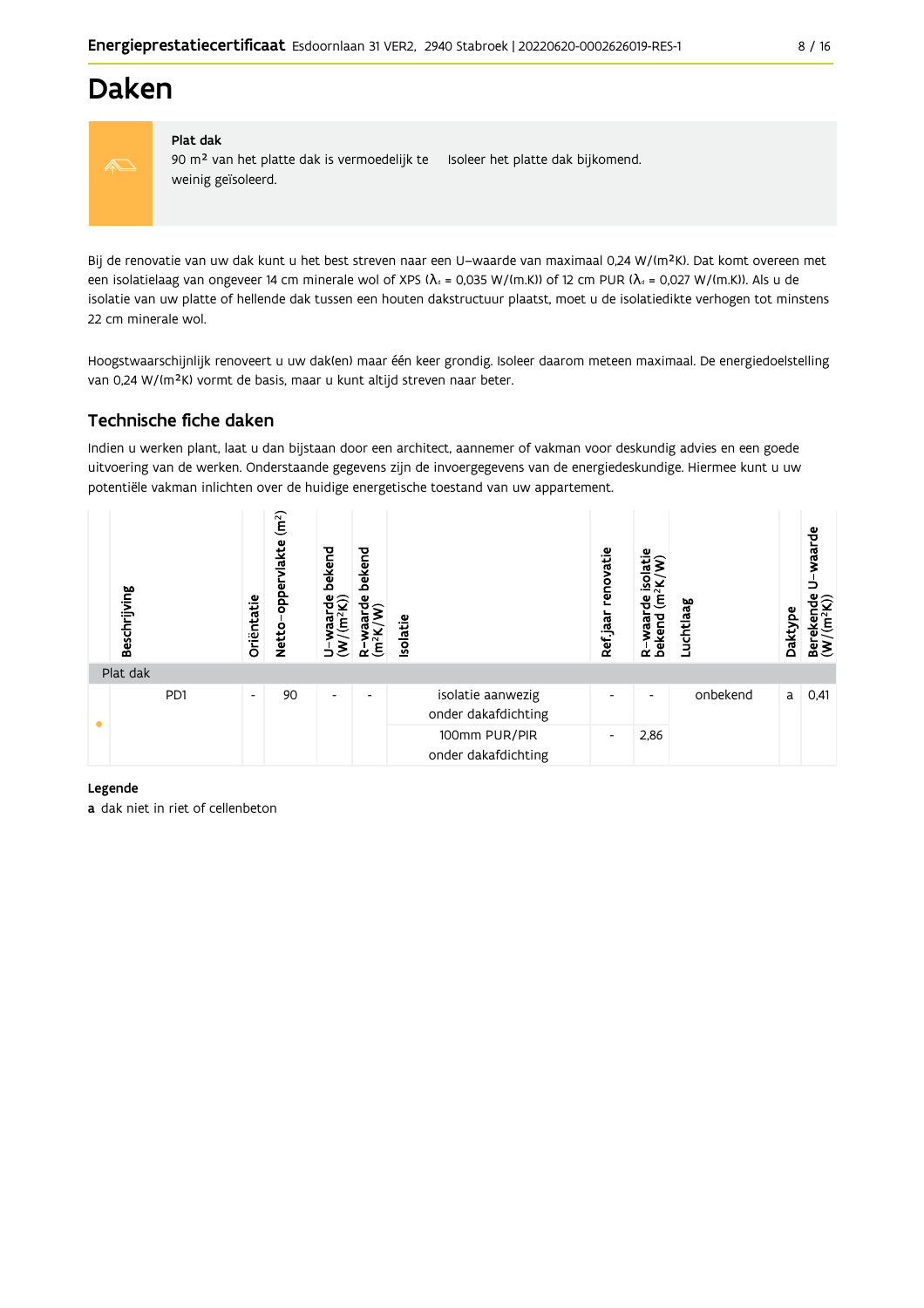# Vensters en deuren

Vensters

FF

12,8 m<sup>2</sup> van de vensters heeft dubbele beglazing. Dat is weinig energiezuinig. Ook de raamprofielen zijn thermisch weinig performant.

Vervang de vensters door nieuwe vensters met hoogrendementsbeglazing en energieperformante raamprofielen.

De kwaliteit van zowel de beglazing als de profielen bepaalt de energieprestatie van uw vensters. Kies altijd voor dubbele hoogrendementsbeglazing of drievoudige beglazing met een U-waarde van maximaal 1,0 W/(m<sup>2</sup>K). Bij de renovatie van vensters kunt u het best streven naar een U-waarde van maximaal 1,5 W/(m<sup>2</sup>K) voor de vensters (glas + profielen). Naast de vensters in de gevel verdienen ook dakvlakvensters, koepels, lichtstraten, polycarbonaatplaten en glasbouwstenen de nodige aandacht.

Hoogstwaarschijnlijk vervangt u uw buitenschrijnwerk maar één keer. Kies daarom meteen voor de meest energie-efficiënte oplossing.

### Technische fiche van de vensters

Indien u werken plant, laat u dan bijstaan door een architect, aannemer of vakman voor deskundig advies en een goede uitvoering van de werken. Onderstaande gegevens zijn de invoergegevens van de energiedeskundige. Hiermee kunt u uw potentiële vakman inlichten over de huidige energetische toestand van uw appartement.

|           | Beschrijving   | Orientatie | Helling   | $\left( \mathbf{m}^{2}\right)$<br>Oppervlakte | bekend<br>$\frac{\mathsf{U}-\mathsf{waarde}}{\mathsf{(W/(m^2K))}}$ | <b>Beglazing</b> | Buitenzonwering          | Profiel      | Berekende U-waarde<br>(W/(m <sup>2</sup> K)) |
|-----------|----------------|------------|-----------|-----------------------------------------------|--------------------------------------------------------------------|------------------|--------------------------|--------------|----------------------------------------------|
|           | In voorgevel   |            |           |                                               |                                                                    |                  |                          |              |                                              |
| ٠         | 4              | <b>NO</b>  | verticaal | 0,9                                           | $\blacksquare$                                                     | dubbel glas      | ٠                        | metaal therm | 3,40                                         |
| $\bullet$ | 5              | <b>NO</b>  | verticaal | 0,5                                           | $\overline{\phantom{a}}$                                           | dubbel glas      | $\overline{\phantom{a}}$ | metaal therm | 3,40                                         |
| ٠         | 6              | NO.        | verticaal | $\overline{2}$                                | $\overline{\phantom{a}}$                                           | dubbel glas      | handbediend              | metaal therm | 3,40                                         |
| $\bullet$ | 7              | NO.        | verticaal | 3,5                                           | $\overline{\phantom{a}}$                                           | dubbel glas      | handbediend              | metaal therm | 3,40                                         |
|           | In achtergevel |            |           |                                               |                                                                    |                  |                          |              |                                              |
| $\bullet$ | 3              | ZW         | verticaal | 1,9                                           | $\overline{\phantom{a}}$                                           | dubbel glas      | handbediend              | metaal therm | 3,40                                         |
| $\bullet$ | 1              | ZW         | verticaal | 2,3                                           | $\overline{\phantom{a}}$                                           | dubbel glas      | handbediend              | metaal therm | 3,40                                         |
| ٠         | 2              | ZW         | verticaal | 1,7                                           | $\overline{\phantom{a}}$                                           | dubbel glas      | handbediend              | metaal therm | 3,40                                         |

#### Legende glastypes

dubbel glas

Gewone dubbele beglazing

#### Legende profieltypes

metaal therm Metalen profiel, thermisch onderbroken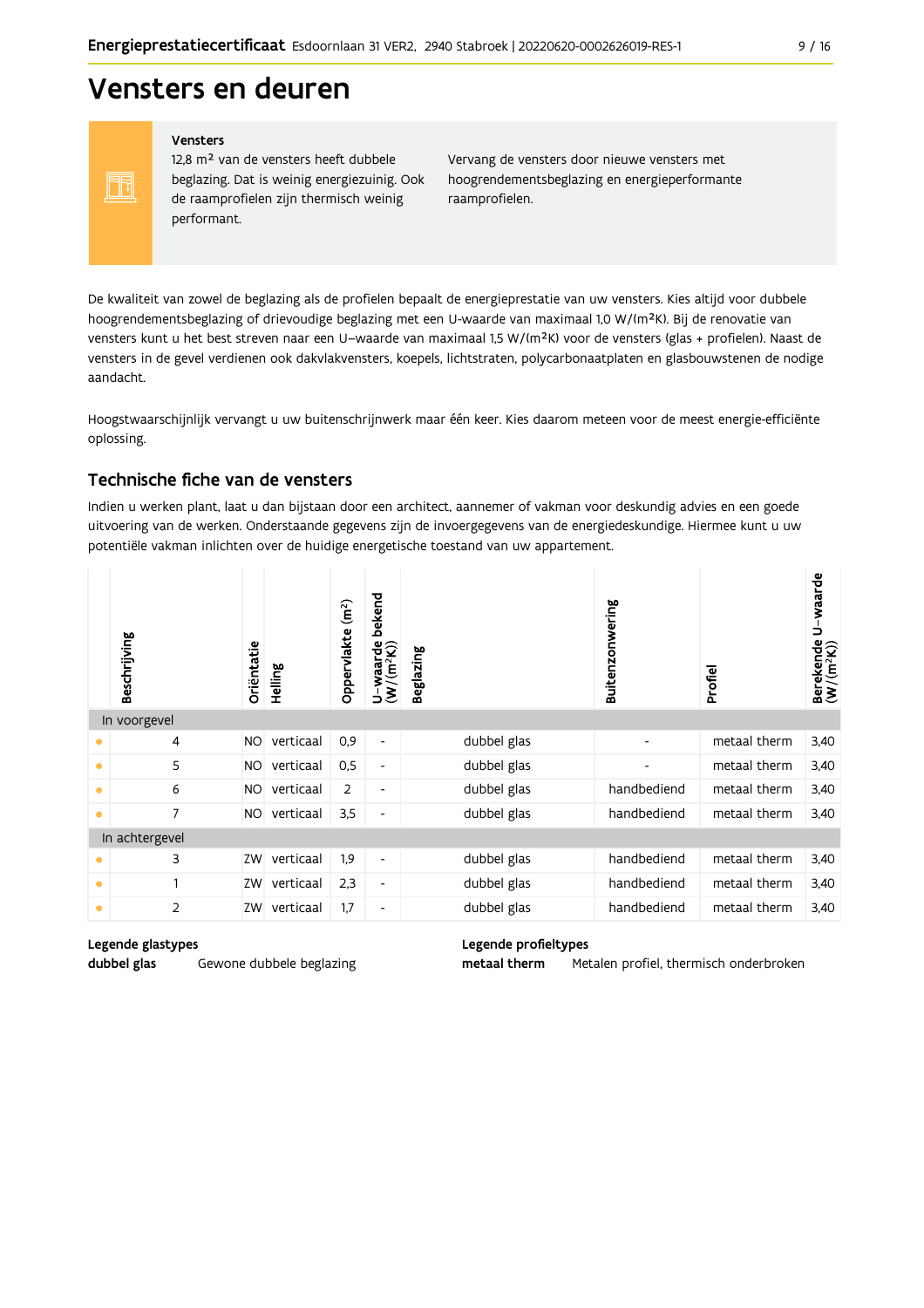### Technische fiche van de deuren, poorten en panelen

Indien u werken plant, laat u dan bijstaan door een architect, aannemer of vakman voor deskundig advies en een goede uitvoering van de werken. Onderstaande gegevens zijn de invoergegevens van de energiedeskundige. Hiermee kunt u uw potentiële vakman inlichten over de huidige energetische toestand van uw appartement.



onderbroken >= 2000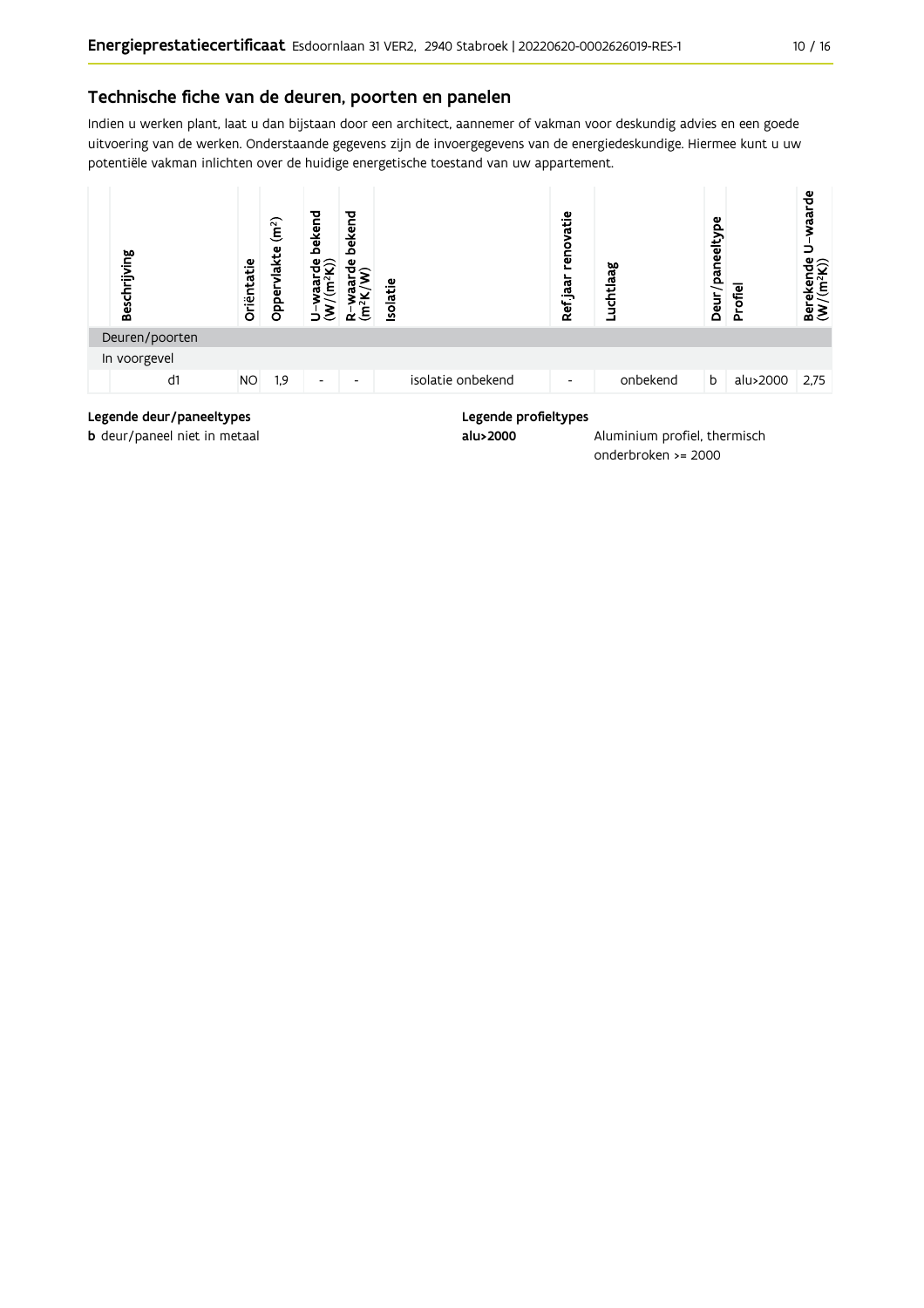# **Muren**



# Muur (spouw)

26 m<sup>2</sup> van de spouwmuren is vermoedelijk te Isoleer de spouwmuren. weinig geïsoleerd.

Bij de isolatie van de muren kunt u het best streven naar een U-waarde van maximaal 0,24 W/(m<sup>2</sup>K). Dat komt overeen met een isolatielaag van ongeveer 14 cm minerale wol, EPS of XPS ( $\lambda$ <sub>d</sub> = 0,035 W/(mK)) of 10 cm PUR of PIR ( $\lambda$ <sub>d</sub> = 0,023 W/(mK)). Als u de isolatie tussen regelwerk plaatst, breng dan minstens 6 cm extra isolatie aan.

Hoogstwaarschijnlijk renoveert u uw muren maar één keer grondig. Isoleer daarom meteen maximaal. De energiedoelstelling van 0,24 W/(m<sup>2</sup>K) vormt de basis, maar u kunt altijd streven naar beter.

# Technische fiche van de muren

Indien u werken plant, laat u dan bijstaan door een architect, aannemer of vakman voor deskundig advies en een goede uitvoering van de werken. Onderstaande gegevens zijn de invoergegevens van de energiedeskundige. Hiermee kunt u uw potentiële vakman inlichten over de huidige energetische toestand van uw appartement.

|           | Beschrijving                         | Oriëntatie | Netto-oppervlakte (m <sup>2</sup> ) | Diepte onder maaiveld (m) | U-waarde bekend (W/(m <sup>2</sup> K)) | R-waarde bekend (m <sup>2</sup> K/W) | Isolatie |                   | Ref.jaar renovatie           | Luchtlaag            | Muurtype | Berekende U-waarde<br>(W/(m <sup>2</sup> K)) |
|-----------|--------------------------------------|------------|-------------------------------------|---------------------------|----------------------------------------|--------------------------------------|----------|-------------------|------------------------------|----------------------|----------|----------------------------------------------|
|           | Buitenmuur                           |            |                                     |                           |                                        |                                      |          |                   |                              |                      |          |                                              |
|           | Voorgevel                            |            |                                     |                           |                                        |                                      |          |                   |                              |                      |          |                                              |
| ۰         | VG1                                  | <b>NO</b>  | 12,6                                | L,                        |                                        |                                      |          | isolatie onbekend | L,                           | aanwezig<br>in spouw | a        | 0,96                                         |
|           | Achtergevel                          |            |                                     |                           |                                        |                                      |          |                   |                              |                      |          |                                              |
| $\bullet$ | AG1                                  | ZW         | 13,5                                |                           |                                        |                                      |          | isolatie onbekend | $\overline{a}$               | aanwezig<br>in spouw | a        | 0,96                                         |
|           | Muur in contact met verwarmde ruimte |            |                                     |                           |                                        |                                      |          |                   |                              |                      |          |                                              |
|           | Voorgevel                            |            |                                     |                           |                                        |                                      |          |                   |                              |                      |          |                                              |
|           | VG <sub>2</sub>                      | <b>NO</b>  | 3,1                                 |                           |                                        |                                      |          | isolatie afwezig  | $\qquad \qquad \blacksquare$ | afwezig              | a        | 1,92                                         |
|           | Achtergevel                          |            |                                     |                           |                                        |                                      |          |                   |                              |                      |          |                                              |
|           | AG <sub>2</sub>                      | ZW         | 4,9                                 | Ē,                        |                                        |                                      |          | isolatie afwezig  | $\overline{\phantom{0}}$     | afwezig              | a        | 1,92                                         |
|           | Rechtergevel                         |            |                                     |                           |                                        |                                      |          |                   |                              |                      |          |                                              |
|           | RG1                                  | <b>NW</b>  | 1,6                                 | $\overline{\phantom{a}}$  | $\overline{\phantom{0}}$               | $\overline{\phantom{a}}$             |          | isolatie onbekend | $\overline{\phantom{a}}$     | aanwezig<br>in spouw | a        | 1,54                                         |
|           | RG <sub>2</sub>                      | <b>NW</b>  | 47                                  | $\overline{\phantom{0}}$  | $\overline{\phantom{a}}$               | $\overline{\phantom{0}}$             |          | isolatie afwezig  | $\qquad \qquad \blacksquare$ | afwezig              | a        | 1,92                                         |
|           | Linkergevel                          |            |                                     |                           |                                        |                                      |          |                   |                              |                      |          |                                              |
|           | LG1                                  | ZO         | 48                                  | ۰                         |                                        |                                      |          | isolatie afwezig  | $\overline{\phantom{0}}$     | afwezig              | a        | 1,92                                         |
|           |                                      |            |                                     |                           |                                        |                                      |          |                   |                              |                      |          |                                              |

#### Legende

a muur niet in isolerende snelbouwsteen of cellenbeton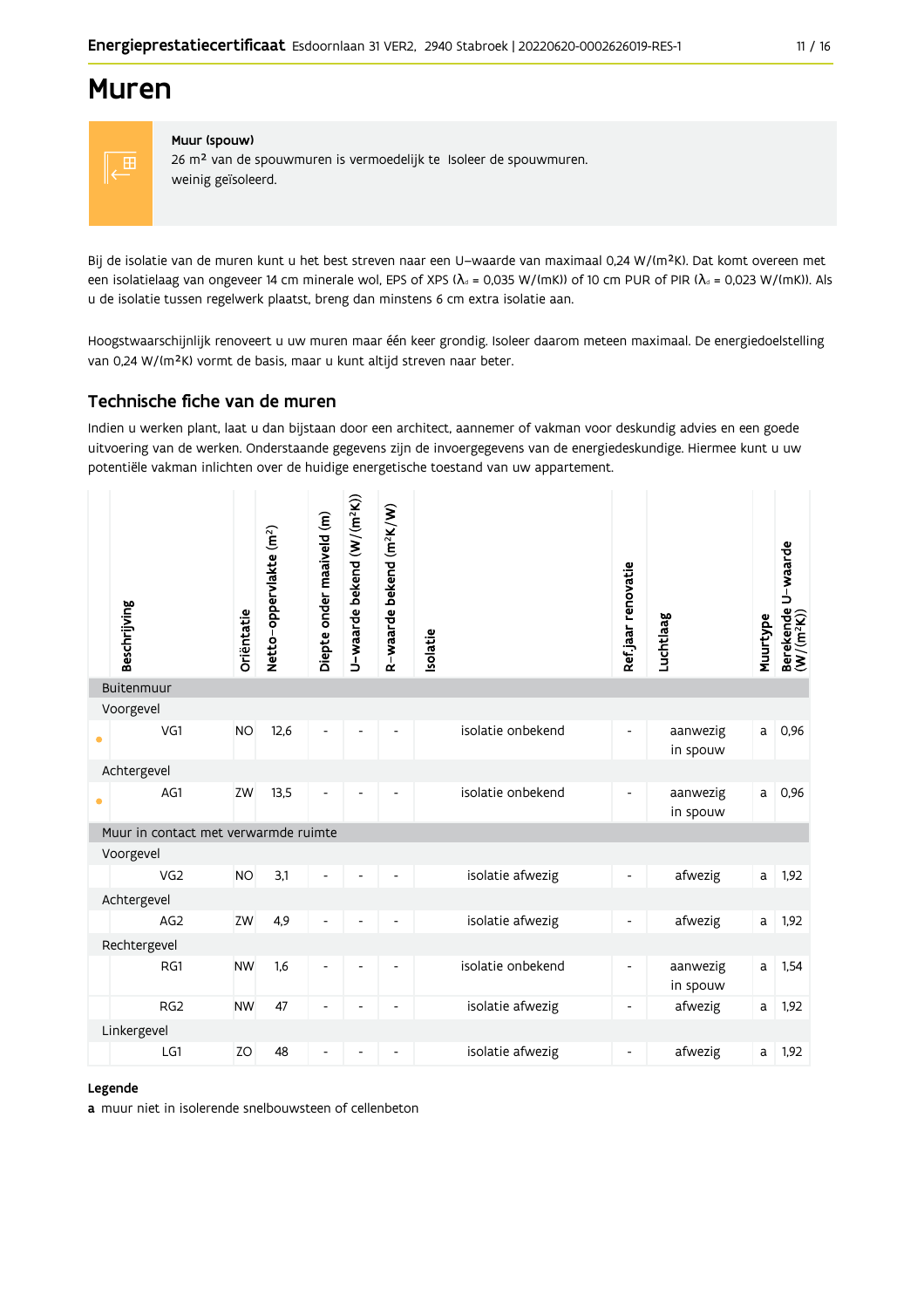# Vloeren

# Technische fiche van de vloeren

Indien u werken plant, laat u dan bijstaan door een architect, aannemer of vakman voor deskundig advies en een goede uitvoering van de werken. Onderstaande gegevens zijn de invoergegevens van de energiedeskundige. Hiermee kunt u uw potentiële vakman inlichten over de huidige energetische toestand van uw appartement.



#### Legende

a vloer niet in cellenbeton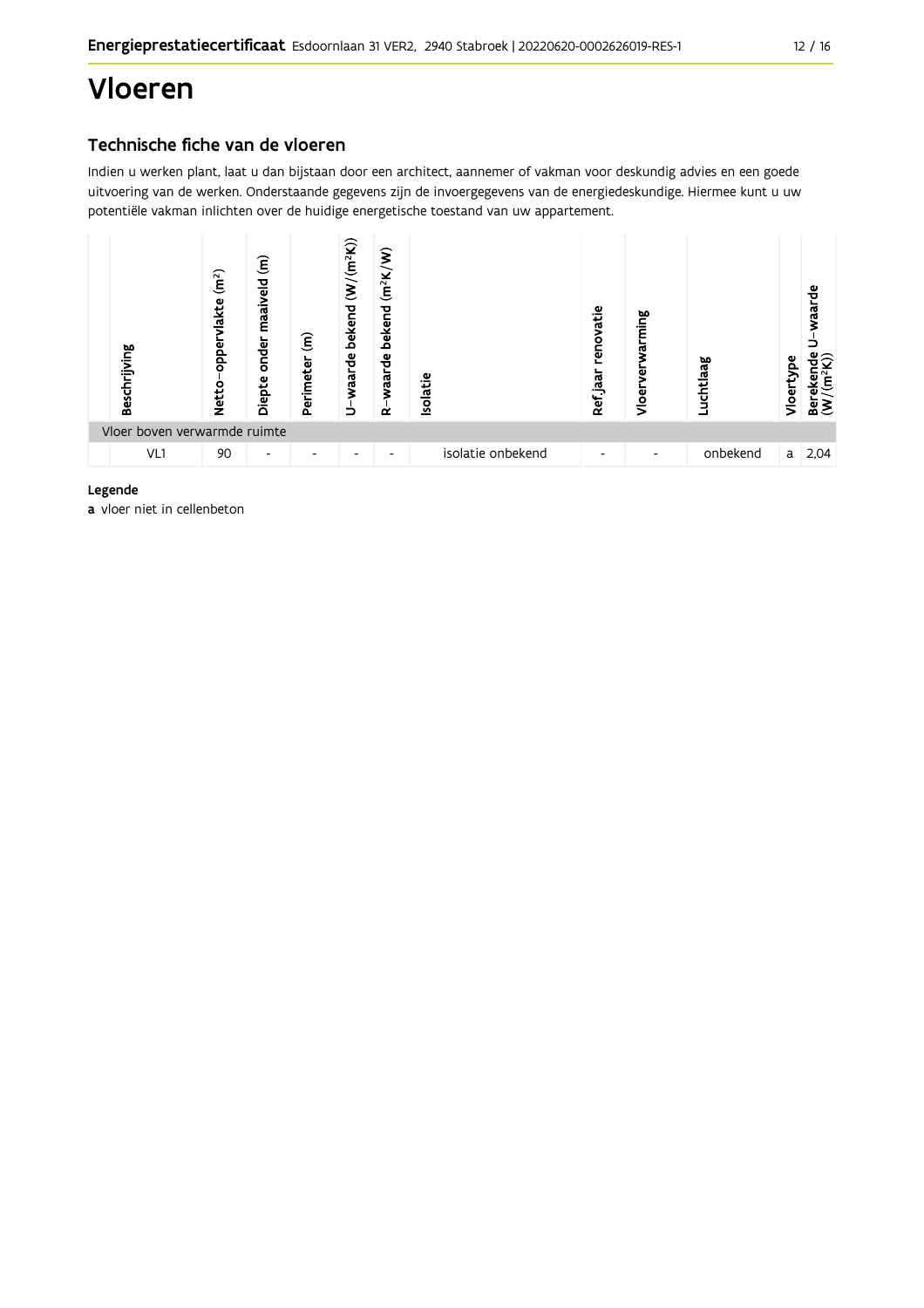# Ruimteverwarming



#### Verwarming

100% van het appartement wordt verwarmd Vervang de inefficiënte opwekker(s). met een niet-condenserende ketel.

Bij de renovatie van uw verwarmingsinstallatie kunt u het best kiezen voor een energiezuinig systeem. Gebruik zo veel mogelijk hernieuwbare energiebronnen.

### Technische fiche van de ruimteverwarming

Indien u werken plant, laat u dan bijstaan door een architect, aannemer of vakman voor deskundig advies en een goede uitvoering van de werken. Onderstaande gegevens zijn de invoergegevens van de energiedeskundige. Hiermee kunt u uw potentiële vakman inlichten over de huidige energetische toestand van uw appartement.

### Installaties met één opwekker

|                                          | RV1                      |  |  |
|------------------------------------------|--------------------------|--|--|
|                                          | $\circledast$            |  |  |
| Omschrijving                             | $\overline{a}$           |  |  |
| Type verwarming                          | centraal                 |  |  |
| Aandeel in volume (%)                    | 100%                     |  |  |
| Installatierendement (%)                 | 68%                      |  |  |
| Aantal opwekkers                         | $\mathbf{1}$             |  |  |
| Opwekking                                |                          |  |  |
|                                          | $\circledR$              |  |  |
| Type opwekker                            | individueel              |  |  |
| Energiedrager                            | gas                      |  |  |
| Soort opwekker(s)                        | niet-condenserende       |  |  |
|                                          | ketel (gesloten)         |  |  |
| Bron/afgiftemedium                       | $\overline{a}$<br>÷,     |  |  |
| Vermogen (kW)<br>Elektrisch vermogen WKK | L,                       |  |  |
| (kW)                                     |                          |  |  |
| Aantal (woon)eenheden                    | $\overline{\phantom{a}}$ |  |  |
| Rendement                                | $\blacksquare$           |  |  |
| Referentiejaar fabricage                 | 2012                     |  |  |
| Labels                                   | <b>CE</b>                |  |  |
| Locatie                                  | binnen beschermd         |  |  |
|                                          | volume                   |  |  |
| Distributie                              |                          |  |  |
| Externe stookplaats                      | nee                      |  |  |
| Ongeïsoleerde leidingen (m)              | 0m ≤ lengte ≤ 2m         |  |  |
| Ongeïsoleerde combilus (m)               | $\overline{a}$           |  |  |
| Aantal (woon)eenheden op<br>combilus     | $\overline{a}$           |  |  |
| Afgifte & regeling                       |                          |  |  |
| Type afgifte                             | radiatoren/convectoren   |  |  |
| Regeling                                 | geen pompregeling        |  |  |
|                                          | thermostatische          |  |  |
|                                          | radiatorkranen           |  |  |
|                                          | kamerthermostaat         |  |  |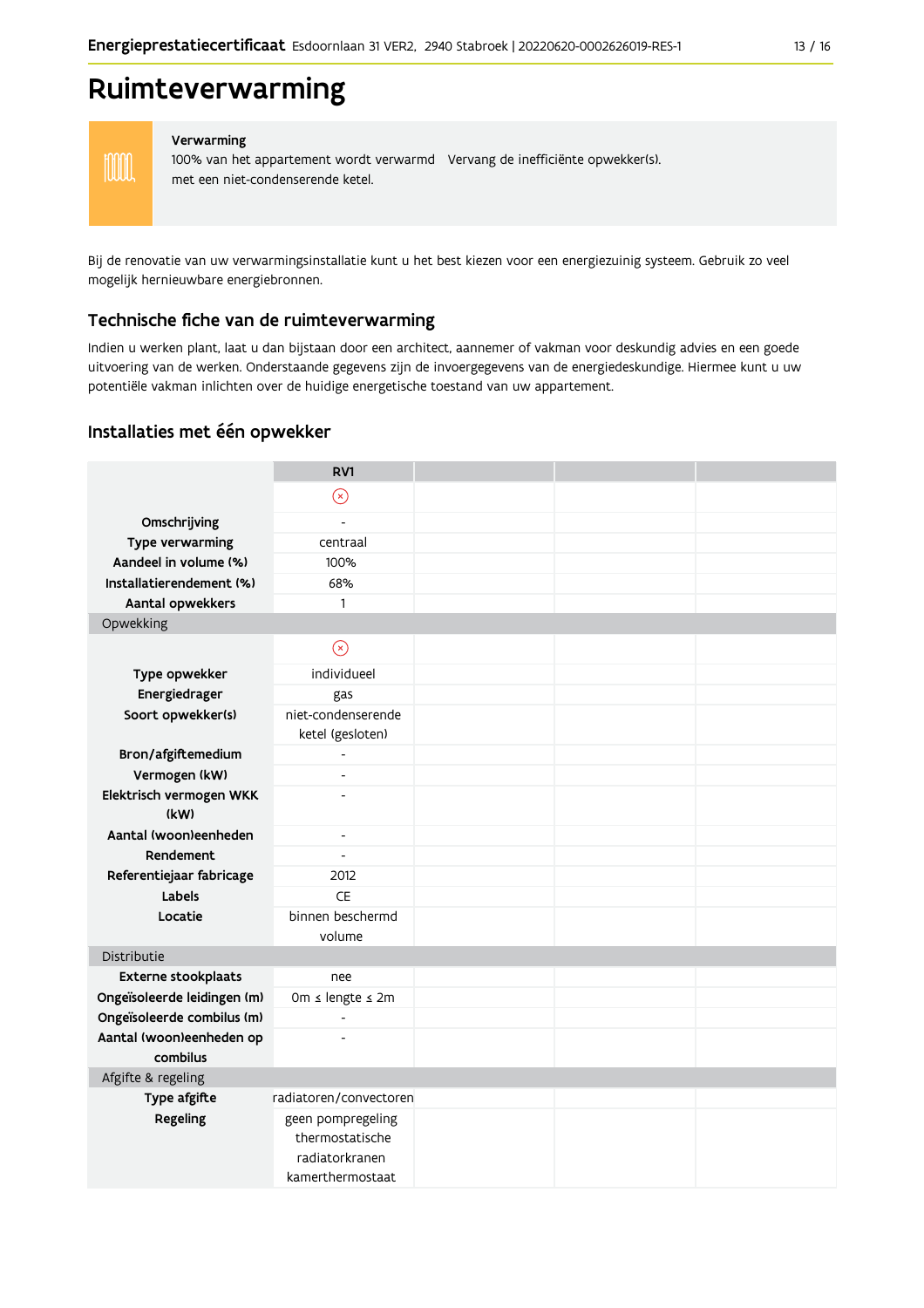# Installaties voor zonne-energie



#### Zonneboiler

Er is geen zonneboiler aanwezig.

Onderzoek de mogelijkheid om een zonneboiler te plaatsen. Raadpleeg hiervoor de zonnekaart of vraag raad aan een vakman.

Zonnepanelen Er zijn geen zonnepanelen aanwezig.

Onderzoek de mogelijkheid om zonnepanelen te plaatsen. Raadpleeg hiervoor de zonnekaart of vraag raad aan een vakman.

De zonnekaart berekent automatisch het zonnepotentieel voor uw gebouw en geeft een indicatie van het aantal zonnepanelen of zonnecollectoren dat u op het dak zou kunnen plaatsen.

Let op: de zonnekaart gaat uit van het elektriciteits- en watergebruik van een standaardgezin. Hou er bij de bepaling van de grootte van de te plaatsen installatie rekening mee dat het elektriciteits- en watergebruik van uw gebouw kan afwijken.

Voor meer informatie over de berekening van het zonnepotentieel kunt u terecht op de zonnekaart via www.energiesparen.be/zonnekaart.

### Technische fiche van de installaties op zonne-energie

Geen installaties op zonne-energie aanwezig.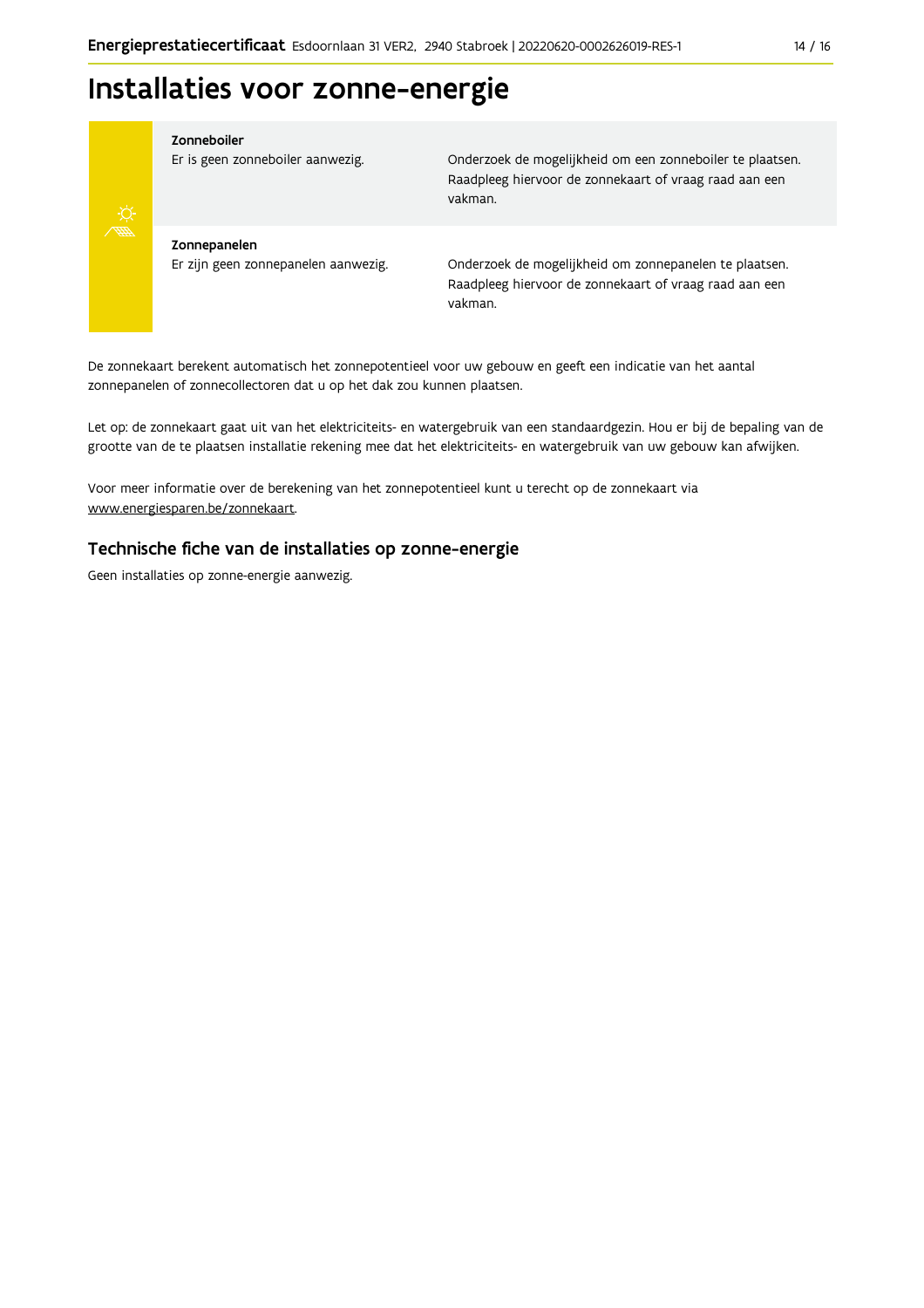# **Overige installaties**

### Sanitair warm water



Uw appartement beschikt niet over een zonneboiler. Overweeg de plaatsing van een zonneboiler of warmtepompboiler. Daarmee kunt u energie besparen.

|                                    | SWW1                     |  |
|------------------------------------|--------------------------|--|
| <b>Bestemming</b>                  | keuken en badkamer       |  |
| Opwekking                          |                          |  |
| Soort                              | individueel              |  |
| Gekoppeld aan ruimteverwarming     | ja, aan rv1              |  |
| Energiedrager                      |                          |  |
| Type toestel                       | $\overline{\phantom{a}}$ |  |
| Referentiejaar fabricage           | $\overline{\phantom{a}}$ |  |
| Energielabel                       | $\overline{\phantom{0}}$ |  |
| Opslag                             |                          |  |
| Aantal voorraadvaten               | $\Omega$                 |  |
| Aantal (woon)eenheden              |                          |  |
| Volume (I)                         | $\overline{\phantom{a}}$ |  |
| Omtrek (m)                         | $\overline{\phantom{0}}$ |  |
| Hoogte (m)                         |                          |  |
| Isolatie                           | -                        |  |
| Label                              | $\overline{\phantom{0}}$ |  |
| Opwekker en voorraadvat één geheel | -                        |  |
| Distributie                        |                          |  |
| Type leidingen                     | gewone leidingen         |  |
| Lengte leidingen (m)               | > 5m                     |  |
| Isolatie leidingen                 | $\overline{\phantom{0}}$ |  |
| Aantal (woon)eenheden op leidingen | Ξ.                       |  |

# Ventilatie

Uw appartement beschikt mogelijk niet over voldoende ventilatievoorzieningen. Een goede ventilatie is echter noodzakelijk om een gezond binnenklimaat te garanderen. Voorzie bij uw renovatie daarom in een ventilatiesysteem. Om energie te besparen, kunt u het best kiezen voor een systeem met vraagsturing of warmteterugwinning.

| Type ventilatie | geen of onvolledig |
|-----------------|--------------------|
|                 |                    |

# **Koeling**

Uw appartement heeft kans op oververhitting, ondanks de aanwezige zonwering. Vermijd de plaatsing van een koelinstallatie, want die verbruikt veel energie. Bekijk of andere maatregelen mogelijk zijn om oververhitting tegen te gaan: 's nachts intensief ventileren, bijkomende zonwering ...

| Koelinstallatie | afwezig |
|-----------------|---------|
|                 |         |